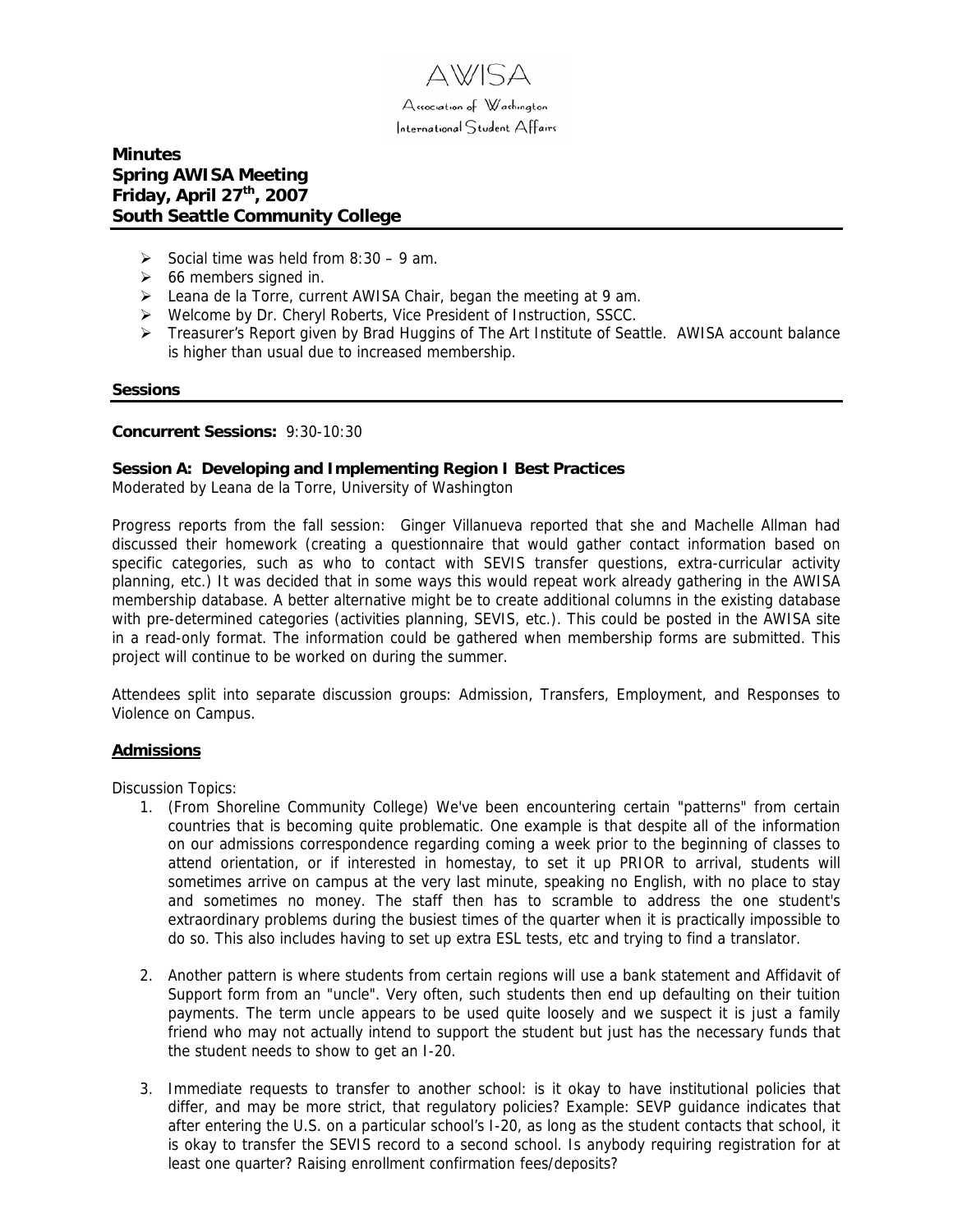4. How best to convey important information to initial students? What do schools do? (Admission brochures, emails, etc.?)

#### Discussion topic 1& 4

Several participants expressed that this was an ongoing issue in their offices and they were always trying to find ways to communicate and get information through to applicants and admitted students. Some have opted to do translations, while others feel that it is counter-productive (especially for schools that require a TOEFL, for example). One school mentioned that they have a scheduled communication calendar and that it is great to provide information when students are more able to "digest" the information since students get quite overwhelmed with the flood of information they receive in the first week after they arrive. Schools that require admitted students to complete forms prior to arrival sometimes feel that it is difficult to make students comply with deadlines.

### Discussion topic 2:

Several institutions ask admitted students for an enrollment deposit before they will issue an I-20. Some schools ask for \$250 while one private high school asks for \$1000. This helps make sure that the student is serious about attending school and has sufficient funds available. When asked whether this deposit would be non-refundable, some said it was, while others said that they would reimburse it in certain circumstances (such as failure to get a visa). Some schools also ask admitted students to sign an enrollment contract. One participant expressed concerns around how asking for a deposit may add to administrative time in terms of having to send refunds, etc., as well as result in a delay of I-20 issuance.

#### Discussion topic 3

A number of participants said their school handled this kind of situation on a case by case basis. Those that ask for non-refundable enrollment deposits prior to I-20 issuance probably end up having fewer of these kinds of situations. Some schools are still requiring students to report

in person before they will release the record in the first quarter, while others are closely following the directives given in the SEVP FAQs that addressed first quarter transfer-outs. We talked about the FAQs and the kinds of issues that are now coming up that are proving to be

problematic, such as students who clearly never intended to come to your school to start out with but think it is easier to get a visa with your school's I-20 than another school (for e.g. a school in Seattle vs. a school in New York of D.C.). Sometimes, such students have been advised to do so by overseas agents. It is harder now to prevent such situations if one closely follows the FAQs.

## **Transfers**

In follow-up to fall, where it was decided that a universal transfer form should be created and posted on the AWISA website to be used by any school interested, Christine Kofmehl shared her draft. The group made various suggestions about the most crucial information for a Transfer-in form, and Christine will make the changes. Once completed, the final version will be posted.

Other discussion topics included withdrawals and transfer eligibility. Kaplan allows a 15 day window for processing a transfer after a withdrawal. As far as the next program start date, the 5-month rule is followed.

One adviser brought up this scenario: two students complete a program on the same date. One student immediately requests a transfer, while the other waits until the end of the grace period. Consequently, they have different "first available start dates" at their new programs and are confused. Is this fair or in some way abusing the system?

Though it may be confusing to students, the wording of the regulations dictates this. Basically students must begin studies by the next possible start date after their transfer request.

The question of postponing a transfer release date to allow for continued on-campus employment was brought up. It looks like there may be some inconsistencies, as some schools allow it, while others do not allow students to work on campus after graduation.

At the fall meeting it was agreed that schools would not release records without acceptance letters verifying admission at the new school.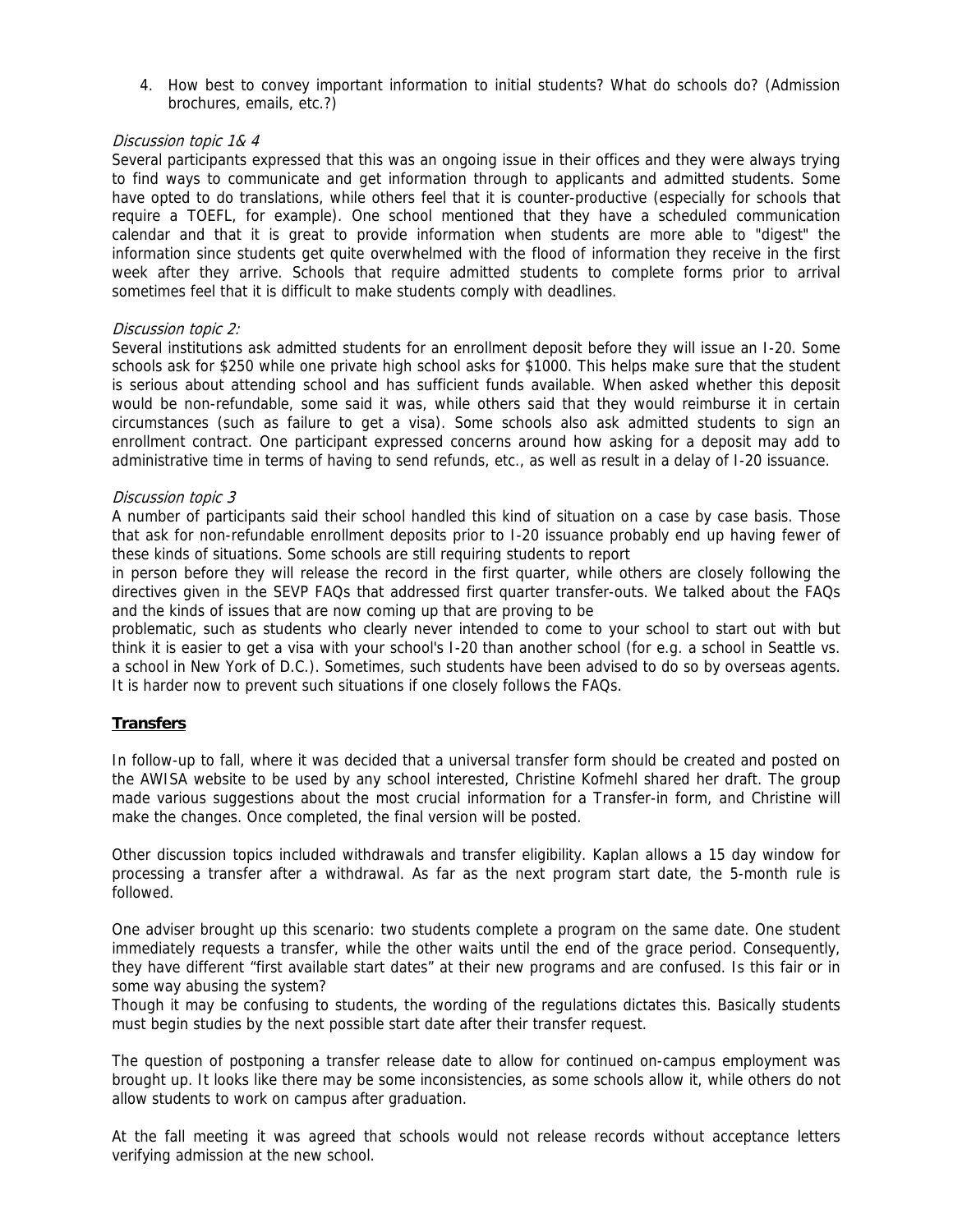## **Employment**

Discussion topics:

- 1. Seattle Central Community College received multiple RFEs and one denial for OPT applications based on certificate programs. They had used the "other" category on the I-20, which NSC did not seem to like. NSC guidance was that certificate/"other" programs were only eligible for OPT if they were post-degree programs; one RFE requested evidence of the degree from home. For now, Abe Schafermeyer (RegBud) has suggested using the "Associate's" level. Has anyone else experienced this?
- 2. CPT and change of level: if a student completes OPT in June and begins a new full-time program at a higher level in September, is that student immediately eligible for CPT? Can the time spent in the previous level count as the "academic year" since it is on one continuous SEVIS record?
- 3. With the H-1B cap filling up extraordinarily fast this year, we have been fielding questions about extending graduation into summer (after already applying for OPT and clearly planning to graduate in spring). What is the best way to approach this when the extension request is not for a compelling academic reason?

### 1. OPT RFE/ AA V.S. Certificate issues

The group discussed certificate programs and OPT eligibility at different institutions, particularly at Community Colleges. We agree that it will not be appropriate to use "AA" degree level when authorizing OPT based on a certificate program. The "Other" category is appropriate.

In this particular case study (SCCC), additional letters from an academic advisor or a counselor explaining the nature of the certificate might be helpful. No comment on an RFE requesting evidence of the degree from home.

#### 2. CPT & Change of level

The period during program degree change after OPT ending is considered 'between transfer', not "grace period." Whether the new school will consider a transfer student immediately eligible for CPT is subjected to interpretation. We discussed full-time enrollment V.S. maintaining 'status' in between transfer.

Certain schools authorize CPT for graduate students who have academic requirements—provided that s/he has been maintaining status; including the time spent in the previous level.

#### 3. OPT/H-1B & Program extension.

H-1B cap brought about inquiries from students who want to ensure there is no gap between their F-1 and H-1B status. Students ask for delayed graduation although they are able to graduate (no compelling academic reason). In many cases, they already applied for OPT.

We discussed changing OPT dates as well as canceling& reapplying issues.

Undergraduate students do not have the same privilege as graduate students. If spring graduates do not complete program requirements (failing classes, etc.) while OPT has already been approved, they're out of luck. If OPT is still pending and s/he is eligible for vacation, extension is possible.

Most of us feel comfortable authorizing program extension as long as it is recommended by the department/or an academic advisor.

### **Responses to Violence on Campus**

1. Though International Students have their own added stressors, International Advisers don't perceive there to be a great threat of them perpetrating violent crimes due to different cultural upbringing, level of adaptation if they have come to the U.S., etc...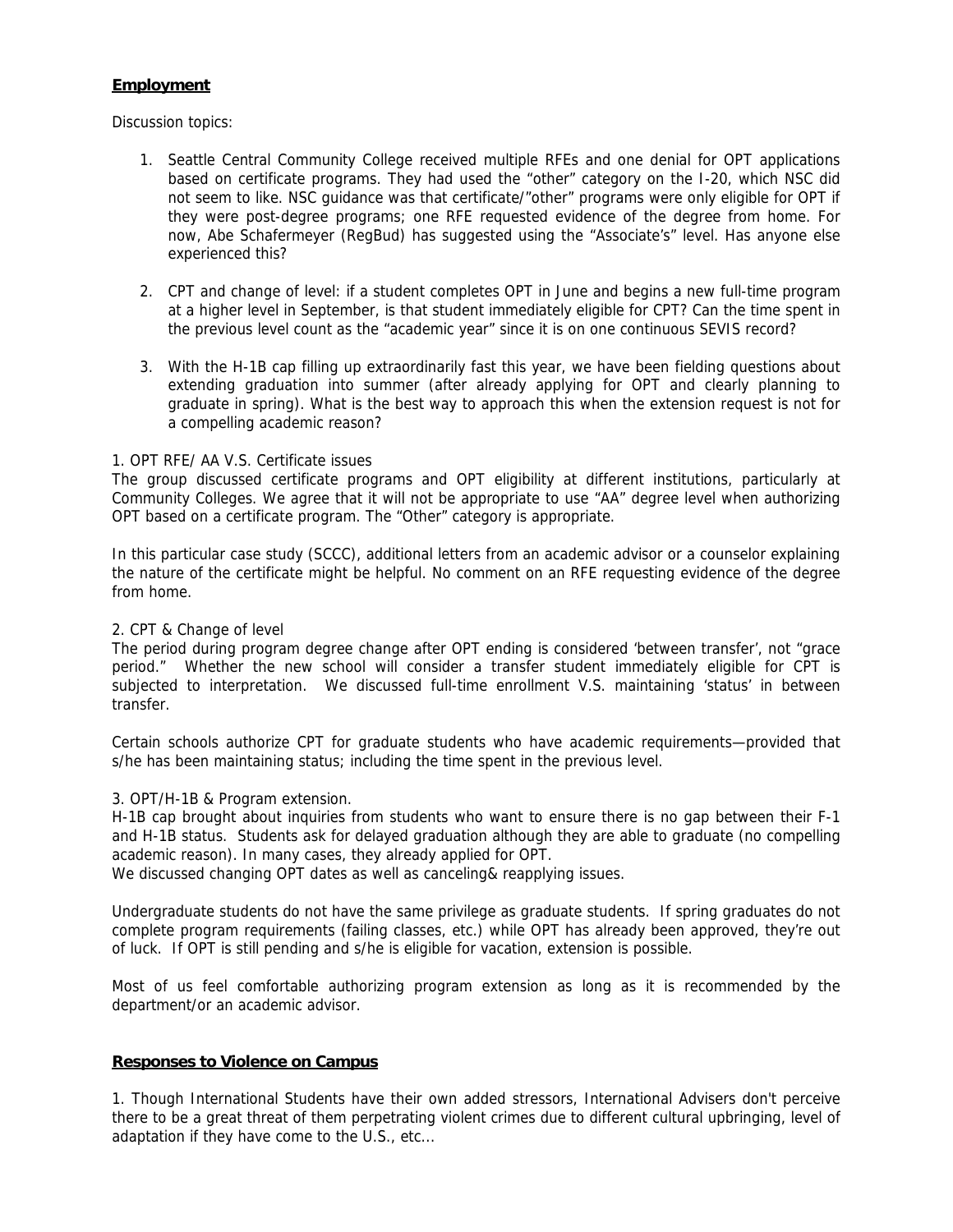2. There is definitely a need for every school a campus plan for violent emergencies. One possibility includes a text messaging service - e2campus was recommended - where students can sign up and advisers can text them in case of violence ("stay away from the Smith Building") or even school cancellations due to snow.

a. Whatever plans are in place need to be practiced. It's easy to come up with a plan, but hard to remember it when an emergency actually happens. Practice will help you keep it in mind.

3. Most of the advisors present have not actually witnessed violent acts on their campus or with their students...at all. A refreshing fact.

4. The group unanimously agreed upon the crucial importance of staying engaged with students who are having difficulty and getting to know them. Also, we agreed it's important to stay in touch with your work team as a whole, so everyone knows what's happening with troubled students.

5. The group also agreed that that making students aware of counseling options and recommending them politely was a good choice. We also agreed that, in cases where violence wasn't an immediate concern but depression or withdrawal was, the campus' office of student life or the student's academic department should be notified, where possible within privacy laws.

6. An important part of the "post-violence" plan is to create a variety of open dialog opportunities to discuss events and their views allowing for the normalizing of fears and the establishing of rapport between students...

**ALSO:** During the Best Practices session, several advisers in the "employment group" discussed the issue of OPT for students completing certificate programs. One school reported two previous denials.

Certificate programs can qualify for OPT. In cases where there may be question about a student's eligibility, the DSO can include a brief cover letter which spells out the details and requirements of the program. Keep in mind the regulations related to OPT and cite them accordingly in your letter.

The I-20 should read "other: certificate" and not "Associate's" unless your school has determined that the certificate program is equivalent to an Associate's degree. This is an institutional decision.

Abe Schafermeyer, one of our Region's two Regulatory Ombuds, brought this issue to the attention of NAFSA's Policy and Practice Subcommittee several months ago. Given that this issue has not been a trend, it is quite possible that this was the result of one officer's misinterpretation of the regulations.

If your student receives a Request for Evidence (RFE) for a pending application, respond promptly with concrete information. If you have questions, contact Abe Schafermeyer [\(schafea@uoregon.edu\)](mailto:schafea@uoregon.edu).

#### **Session B: Evaluating Evaluators and Evaluations**

Presented by Sabrina Moss, Cascadia Community College and Wade Bird, Seattle University

Please refer to AWISA website ([www.region1.nafsa.org/AWISA/AWISA\\_index.htm](http://www.region1.nafsa.org/AWISA/AWISA_index.htm)) for this session's .ppt presentation.

This session set out to "evaluate the evaluators", evaluators being transcript evaluation services and evaluated the pros and cons of outsourcing evaluations. The presenters urged AWISAns throughout to complete transcript evaluations on campus. "If you have to look *that* closely at the results of the credentials evaluations, why not look directly at the transcript itself?"

Presenters solicited services from several transcript evaluations company, explaining that their intent was to locate a new transcript evaluation company that their institution would consistently work with. The same transcript was sent out to all companies for evaluation.

Presenters stated that evaluators often do not present accurate or correct work. There were a lot of discrepancies and it was determined that one evaluator's degree came from a diploma mill. One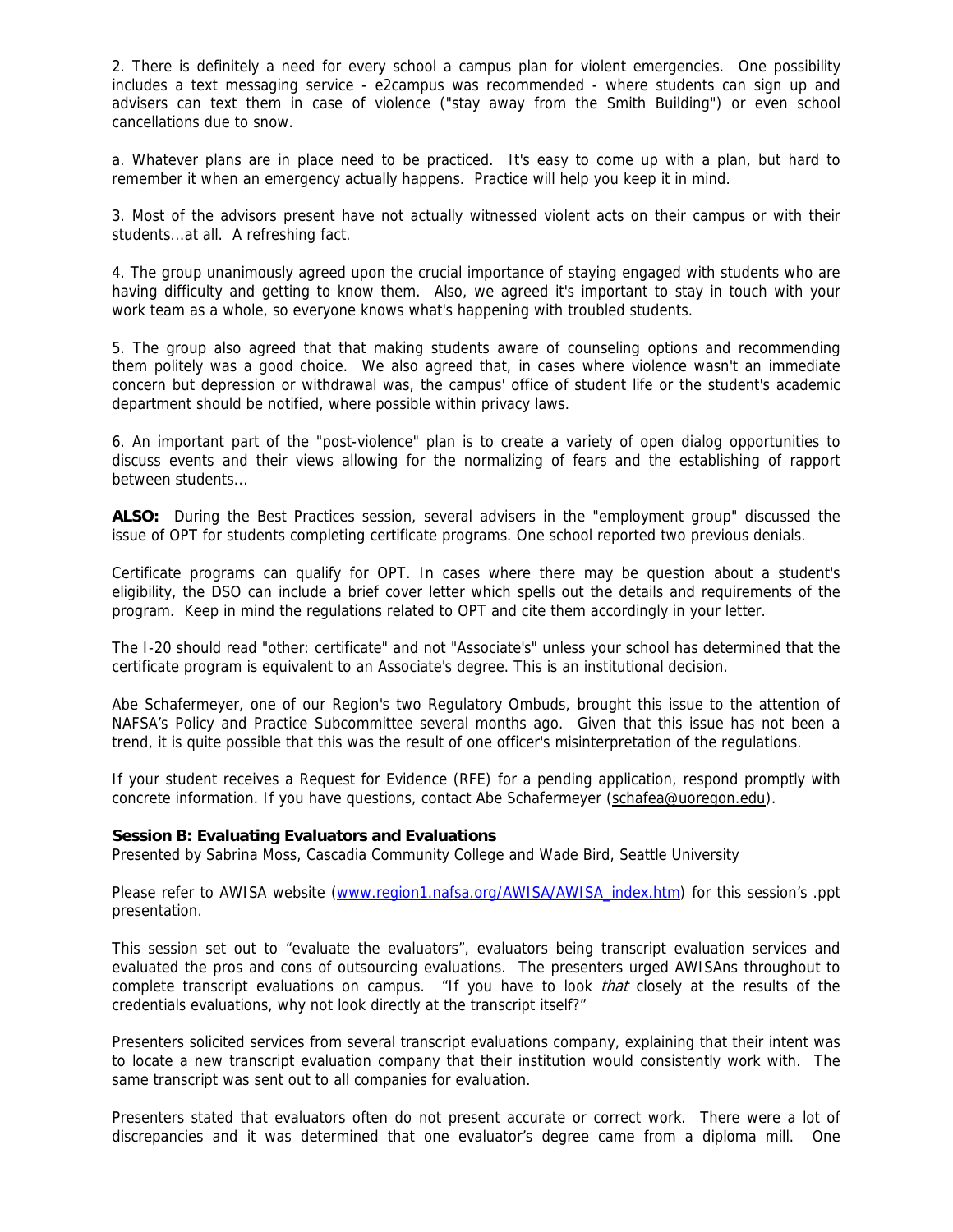company missed an entire degree on its credentials evaluation. Only one company could offer credits by quarter OR semester. Many companies were very inflexible in this respect.

One example of a credentials evaluation company's error: in Korea, GPA is based on a 0-4.5 scale vs. the U.S. where the GPA system is on a 0-4.0 scale. This difference in grading scale was not taken into account in the credentials evaluation! At times, failing grades were dropped completely from transcript evaluations, resulting in completely inaccurate results!

Some companies gave credit for ESL courses even when this is not a generally accepted practice.

Conclusion: credentials evaluations companies produced 100% inaccuracies! Evaluations cost more than \$250 per transcript, sometimes take more than 6 months to be returned, and are often incorrect.

It is also known among international students which companies will give students the highest amount of credit and highest evaluation grades. Students then use these companies.

Cascadia Community College encourages students to get evaluations from certain companies. It is important for international students that their transcripts are evaluated correctly so that their transcripts and degrees will be accepted at future institutions! There have been cases when degrees have not been accepted due to incorrect or inappropriate transcript evaluations or transfer of credit. Schools were also forewarned: one case of bad credential evaluation can affect everything in the future (sets a poor precedent).

#### **Recommended resources:**

NAFSA's A Guide to Educational Systems Around the World

**Order information from** NAFSA website:



| Author(s):                                                    |
|---------------------------------------------------------------|
| <b>Shelley Feagles</b>                                        |
| Publisher:                                                    |
| NAFSA: Association of International Educators                 |
| Item No∴                                                      |
| CD2055                                                        |
| Price:                                                        |
| \$19 (Members)                                                |
| \$25 (Non-Members)                                            |
| Now available again as a PDF document on CD, the book         |
| compiles information on the educational systems of more       |
| than 156 countries, from Albania to Zimbabwe, covering        |
| secondary as well as higher education. Articles on the new    |
| methodology of credential evaluation, interpreting foreign    |
| grades, and using the internet as a research tool provide     |
| critical background information for the novice or experienced |
| admissions professional. 1999. 398 pp.                        |
|                                                               |

Click here to order: [http://www.nafsa.org/publication.sec/working\\_with\\_international/a\\_guide\\_to\\_educational](http://www.nafsa.org/publication.sec/working_with_international/a_guide_to_educational)

AACRAO's Foreign Educational Credentials Required

**Order information from** AACRAO website:

#### **Foreign Educational Credentials Required**

\$100 nonmember/\$75 member; 2003; Item # 9019 Looking for a concise and easily referenced source for information on credentials and other documentation that would be required for entry from a given country to a specified level of study? The fifth edition of Foreign Educational Credentials Required indicates, in a convenient and consistent form, the educational credentials which should be available for applicants from over 220 countries. Click here to order: <https://www.aacrao.org/forms/PublicationForm/>

Presenters recommended these 2 books as the best resources for credentials evaluation. It was also strongly recommended that staff be trained in credentials evaluation. Having a staff member trained on credentials evaluation is an excellent resource and well worth the cost of attending a conference on the subject.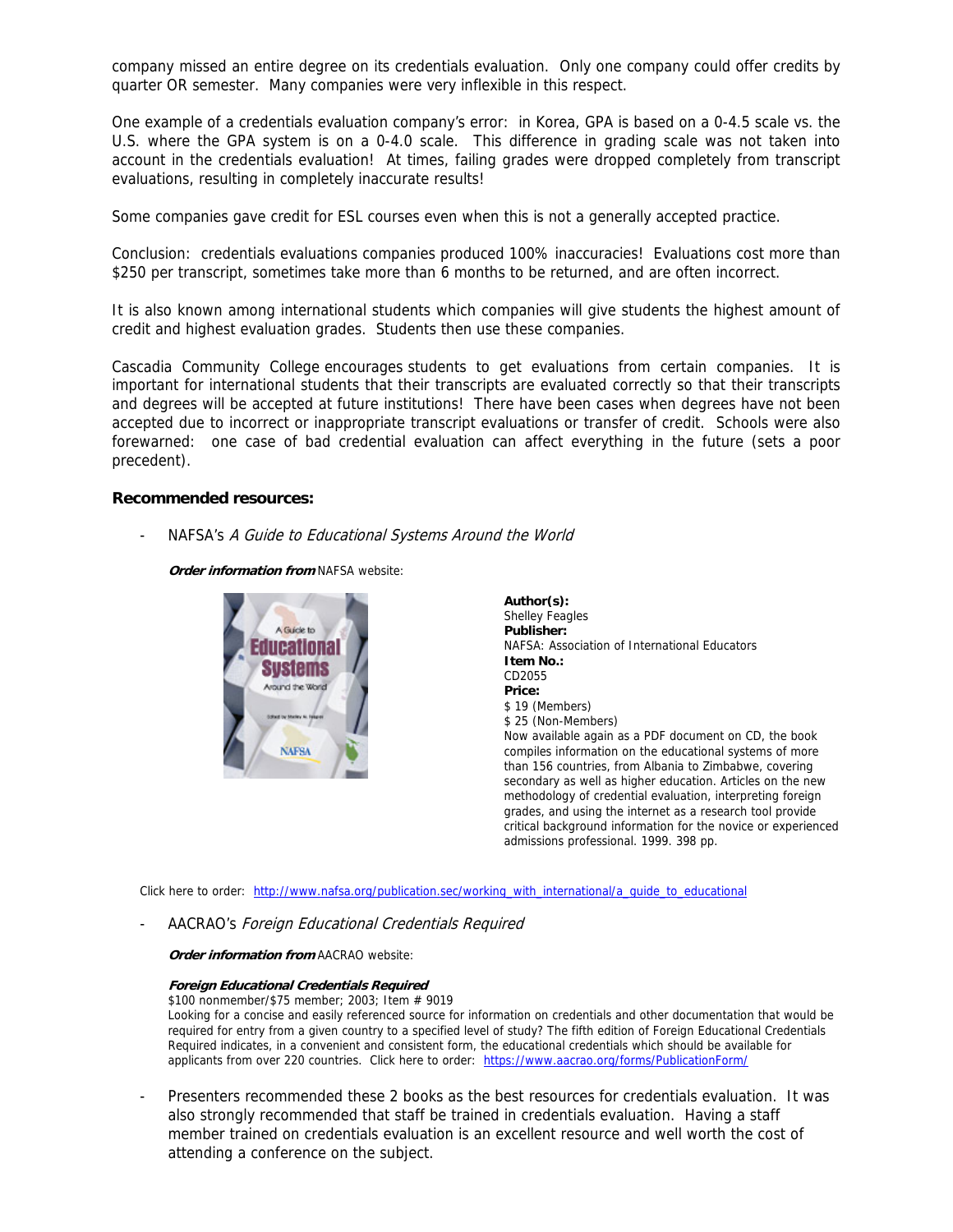- The National Association of Credentials Evaluation Services (NACES <http://www.naces.org/>) is not necessarily recommended. Members don't receive notable services beyond membership only.
- ACE network recommended part of NAFSA

# **Concurrent Sessions:** 10:45-12:15

# **Session C: F-1 Workshop for Beginners**

Presented by Kelley Osmanbhoy, University of Washington

Basic regulatory and support/resource information was provided to advisers new to the field. Special attention was given to finding assistance and using resources, school responsibilities, and SEVIS reporting requirements. Attendees were given a resource guide as well as a quiz!

If you would like handouts from this session, please email Kelley Osmanbhoy at [waltersk@u.washington.edu](mailto:waltersk@u.washington.edu). She will mail you a copy.

## **Session D: FIUTS**

Presented by Era Schrepfer, Executive Director of The Foundation for International Understanding Through Students (FIUTS)

Please refer to the AWISA website for the complete .ppt presentation.

What is FIUTS? (from the FIUTS website: www.fiuts.org)

FIUTS (Foundation for International Understanding Through Students) is a community non-profit organization which was established on the *[University of Washington](http://www.washington.edu/)* campus in 1948. At the intersection of the University of Washington and our community, FIUTS inspires lifelong engagement in experiences that build global understanding. FIUTS is a place to meet people from around the world or around the corner to establish links of friendship and communication.

- FIUTS provides a variety of services for international students, domestic students, and the community
- FIUTS provides a 14 day orientation session for new incoming international students, which includes day and evening programming and activities!
- Host a boat cruise with Rotary
- Generally host 2 activities per week
- Planning a spring break Olympic Peninsula trip
- FIUTS has 2 executive boards to which the Executive Director reports: 1 composed of students, 1 Board of Trustees who work with the community
- FIUTS provides extensive K-12 educational outreach
	- o This works well if contacts are made with individual teachers
	- o For example, FIUTS can arrange tours of UW conducted in French
	- o Benefits of the K-12 work:
		- International students are curious about what U.S. elementary schools are like
		- Brings non-traditional role models (such as female engineers) into K-12 schools providing students with inspirational examples to follow!
- FIUTS Classroom Ambassador Program:
	- o Recently there has been extensive interest in Africa Somalis
- One of the benefits of FIUTS is that they work with both international AND domestic students
- Chopstick or origami lessons are popular
- Pen pal program pairs international students with  $3<sup>rd</sup> 5<sup>th</sup>$  grade students
- FIUTS Cultural Fest
	- o Kids are given passports and have to visit various international booths to have their passports stamped
	- o Guests are taught how to write their names in Kanji.
- How can schools start K-12 outreach programs?
	- o Start small contact a teacher or nearby school
	- o Aim for 1-2 programs per year.
- Upcoming Events: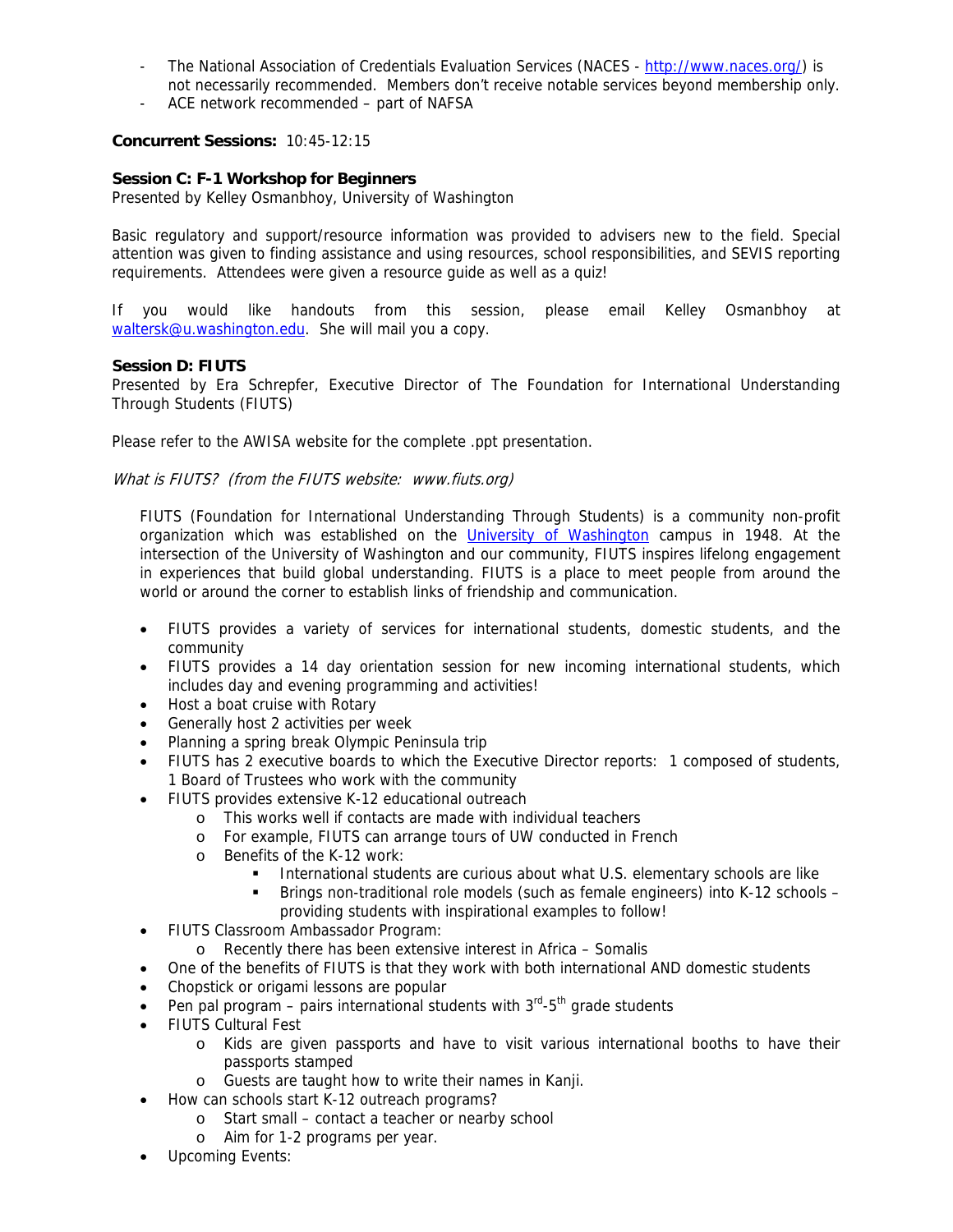- o August fundraising dinner in Tokyo
- FIUTS funding:
	- o ¼ of funds are from personal donors
	- o Funding also provided from foundations and grants
- FIUTS also works with Northwest Harvest, Seattle Works and the UW Carlson Center to engage international students in volunteer programs
- FIUTS publishes an e-newsletter and a monthly newsletters aimed at donors
- FIUTS has a pool of 80-100 students
- Most international student participation is recruited during the initial orientation when you have student's undivided attention
- Question: are there any organizations similar to FIUTS? Seems to be a very unique organization!
	- o Yes Metro International in NYC is similar to FIUTS, and provides similar activities, but are more religious based.

12:30-1:30 Lunch – enjoyed at the SSCC cafeteria, café, or nearby restaurants.

1:45-2:45 **Travel Issues Q & A session with Customs and Border Protection Officer Joseph Stead** (trainer for primary and secondary processes)

General travel tips—advise students to:

- Check visa for accuracy before leaving home country.
- Make sure documents are with them (not in luggage).
- Arrive within the required timeline: no earlier than 30 days before start date on document. However, CBP has some flexibility to allow entry up to 40 days before start date, and 45 days specifically at Sea-Tac.
- Don't open the sealed envelope from the U.S. consulate.
- Bring evidence of admission from school

Reasons a student might be sent to secondary inspection:

- Missing documents (CBP may issue I-515A or contact DSO/RO. Blue ink is only required on I-20s, not DS-2019s.)
- Missing information on the documents (May contact DSO/RO. On weekends, entry is at the discretion of the Port Director.)
- Reporting too late (May contact school. Would be great to have weekend contacts. Carry other academic information.)
- Reporting too early (Can use discretion. May admit with another visa, if possible. Different types of removal: "Withdrawal of application," most common, "Expedited Removal," which is negative and potentially bars admission for up to five years. The third type of removal involves a judge.)
- Status violation indication (May spend hours cross-referencing information. Please put remarks about terminations.)
- U.S. VISIT fingerprint issues (Could be due to officer error, moisture issues causing mismatch, fraud.)
- Altered documents
- Student doesn't look like photo (Experts available to check documents; CBP keeps on hand documents from around the world.)
- No proof of having paid the SEVIS fee (especially for Canadians)
- Passport not valid for at least six months beyond entry date and applicant not part of the "6 month Club" (CBP discretion)

Answers to questions submitted in advance.

1. I have noticed a lag time between the date a student enters, and when we see the POE alert in SEVIS. Sometimes it is entered immediately, other times there is a wait of one week or more (has happened in previous quarters). Could you explain a bit how that works when an F1 enters the US? I had assumed that the entry date / time was entered at the moment the student was admitted to the country, but apparently that is not the case. Thanks!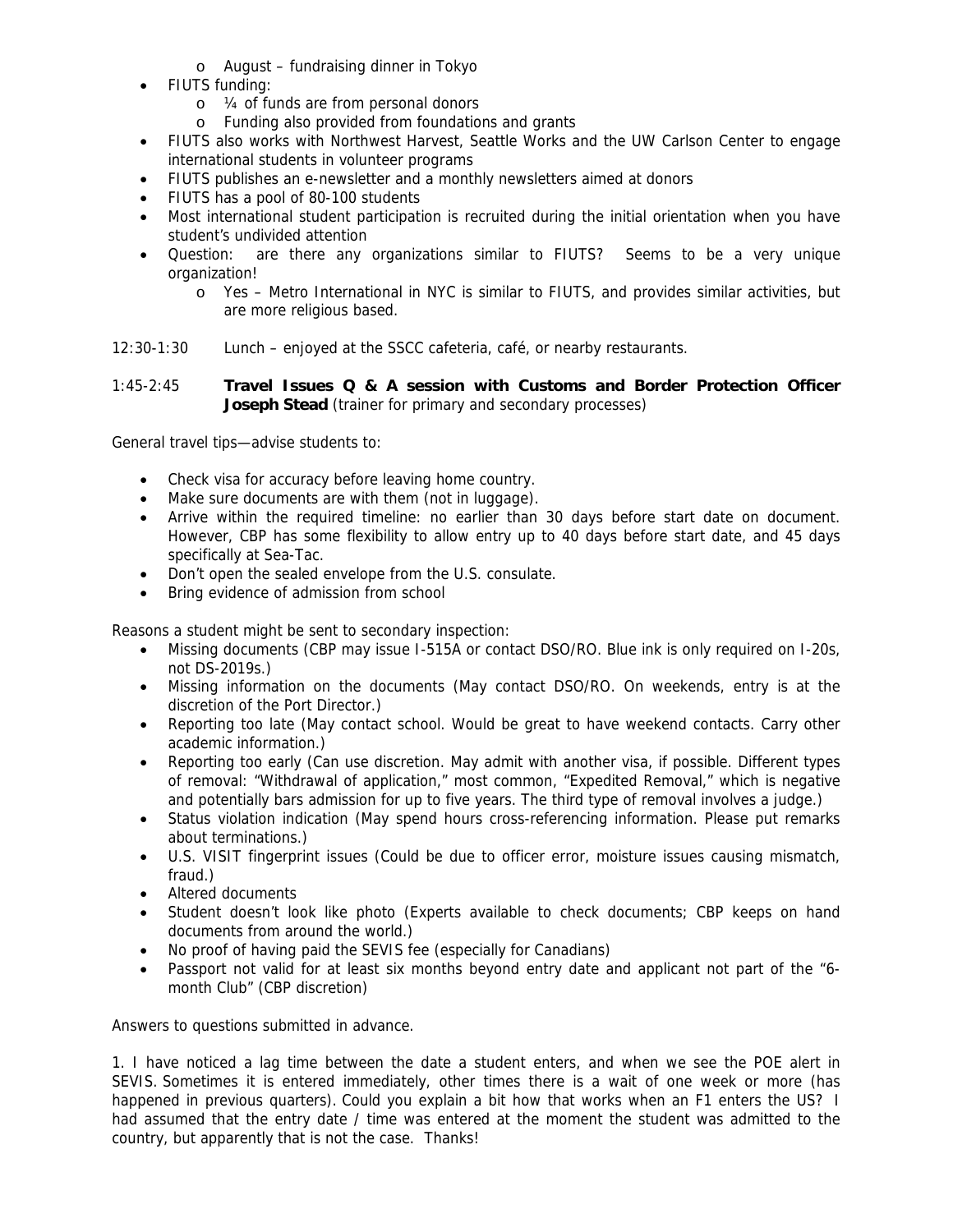Answer: The officer who admits the student must enter certain information into the computer. If he/she does not enter the information then SEVIS is not alerted of their presence. The I-94 is sent to the Service Center and after it is properly imputed their arrival time will appear in SEVIS.

2. Over the past year or so, we have seen more students admitted late (after the reporting date) for school. This has mostly been okay, other times it has been problematic. We were under the impression that students could be turned away. What is the philosophy border folks are operating on, and what procedures do they normally follow when a student is arriving, say, 1 week or more after the reporting date on the I-20 form, given that there are no special directions for late entry on the I-20 form? Thanks

Answer: At Sea-Tac we contact the DSO and confirm that the student is in fact enrolled and will be allowed to continue with enrollment. On weekends the officer should issue an I-515 if they believe the student. If not, they could be removed the from U.S. Case by case basis.

3. A new student enters the US with his/her initial attendance I-20. S/he gets an entry stamp only on passport (NOT on I-94 nor on I-20).

Note: Officer error. They should contact the local Deferred inspections office. Make an appointment to have an erroneous correction completed on the I-94.

a. Do we need to send the student's original I-20 and original I-94 card together with copies of student's passport photo page, visa page, and the page that has the entry stamp to CBP office in Sea-Tac Airport to get stamp on I-20 and I-94?

Answer: No—Deferred Inspections office. The student should make sure that the officer stamped the I-94 before they leave the Federal Inspections area.

b. If so, please provide us the mailing address?

7077 Perimeter Road #116 Seattle, WA, 98108 Phone: 206.553.0667

c. What type of mail does the CBP office recommend school/student to send documents to them, (e.g. DHL/express mail or registered mail, etc.)?

Answer: I would recommend registered mail. It will be received faster and is cheaper. For a little bit more money the student can have a return receipt sent back to them. If not, they can check online to verify the recipient received the document. CBP always uses Federal Express for all of our shipments.

4. Could we have contact information (eg. phone, fax, email address) for a particular officer at CBP, so that we can contact them seeking their advice if the needs arise? Or should we just call the general CBP office number?

I would recommend contacting an officer at any Port of Entry in the local area. They are better equipped and have better knowledge with your local area/issues. If you have problems or need to contact our office in the Seattle area, then contact CBPO Stead or Wamsley 206.553.0466. At Boeing field you can contact CBPO Ikeda, 206.553.0667.

5. Are the designated ports of departure for Special Registrants listed on the CBP site? The only place I can find them on the ICE site is in the Walkaway materials, and this list has not been updated since December, 2003. As far as I know, the most recent update was August 2006 in the Federal Register; the updated list is on the NAFSA site, but I cannot find it elsewhere.

Yes—walkaway material is found on the CBP website at [www.cbp.gov.](http://www.cbp.gov/) At the top of the page there is a search block. If you type in the word "NSEERS" all caps and hit enter, you will have to scroll to the bottom of the page and you will see "SPECIAL REGISTRATION PROCEDURES."

http://www.cbp.gov/linkhandler/cgov/travel/id\_visa/visitors\_us/nseers\_ports.ctt/nseers\_ports.doc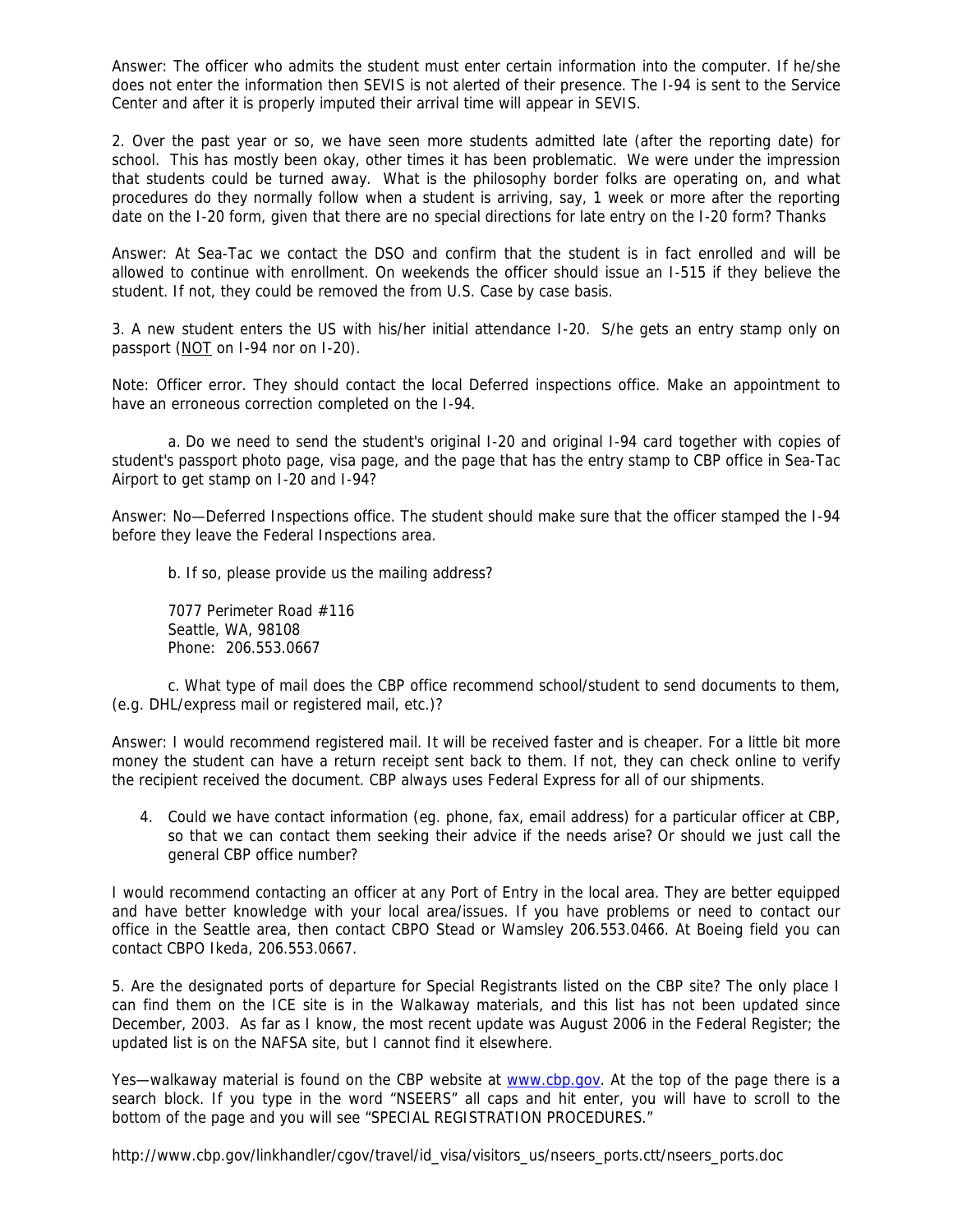6. If a student gets married and changes her name, and has the change notated in both her passport and I-20, must she also change her visa? Or can she re-enter with the valid visa issued to her maiden name and supporting documentation to show the change?

Answer: If anyone, male or female, gets married and changes their names, don't worry about it. Have the student go to their consulate and get an annotation on their passport that indicates the name change. Some may not be able to get the annotation done because of several reasons (no consulate in the area, not enough time, etc.). If they cannot get it before departing the U.S., then just have them carry proof of their marriage. If they do not have that, then don't worry about it. If they have a valid passport, visa and I-20 they will be able to get into the U.S. The school should not indicate a different name until they bring in proof of marriage.

7. If a student has violated his student status and travels to Canada with a new I-20/new SEVIS number in order to make a new entry and re-gain valid F-1 status, should he receive a new I-94 card? One of our students recently drove up to Canada and made a re-entry, but was told to keep his previous I-94 card; usually students in these situations receive new I-94 cards. Was this accurate?

Answer: If a student violated his or her status they will be dealt with on a case-by-case basis. The must prove they are admissible into the U.S. As per the Immigration and Naturalization Act it clearly states: Every alien is an immigrant until they can prove to the officer that they fall into one of the nonimmigrant classifications. The student must apply for reinstatement instead of getting a new I-20.

If a student violates his/her status one of the following could occur:

- 1. Found admissible and admitted
- 2. Deferred inspection
- 3. Allowed to withdraw their application and paroled into the U.S.
- 4. Allowed to withdraw their application and return home on the next available flight.
- 5. Formally removed from the U.S. with a possible Barr from re-entering for a set amount of time.

If a student goes to Canada, returns to the U.S. and is found to bin good standing, they are absent for less than 30 days, in possession of their original I-94, I-20 and passport, the officer should revalidate the visa even if it is expired. If the student has new documents the officer may have them complete a new I-94.

8. What are some of the indications that cause an officer to send an international student or scholar for secondary inspection?

Answer: See initial discussion of possible reasons that students are sent to secondary inspection.

9. What are these documents an officer is routinely looking for when inspecting an F-1 students besides valid I-20, valid passport, valid F-1 visa and valid financial verification? We have been recommending new students bringing official school acceptance letter, continuing students bringing enrollment verification and transcript.

Answer: As per the INA, upon entry the student must show the officer a passport, I-20 and I-94. It is always good for the student to bring as much information from the school to prove their admissibility to the officer. Remember it is up to the alien to prove they are admissible into the US. If there is any question of their admissibility the student will have documents on them to show the officer.

10. What are the situations or circumstances that trigger an officer to call an International Student and Scholar Office for clarification purpose or any other purpose?

- 1. Verify a student is in good standing and attending school
- 2. Missing I-20
- 3. Documentation error
- 4. Why a student fell below full course of study
- 5. How many times a student fell below a full course of study
- 6. find out when a student departed their school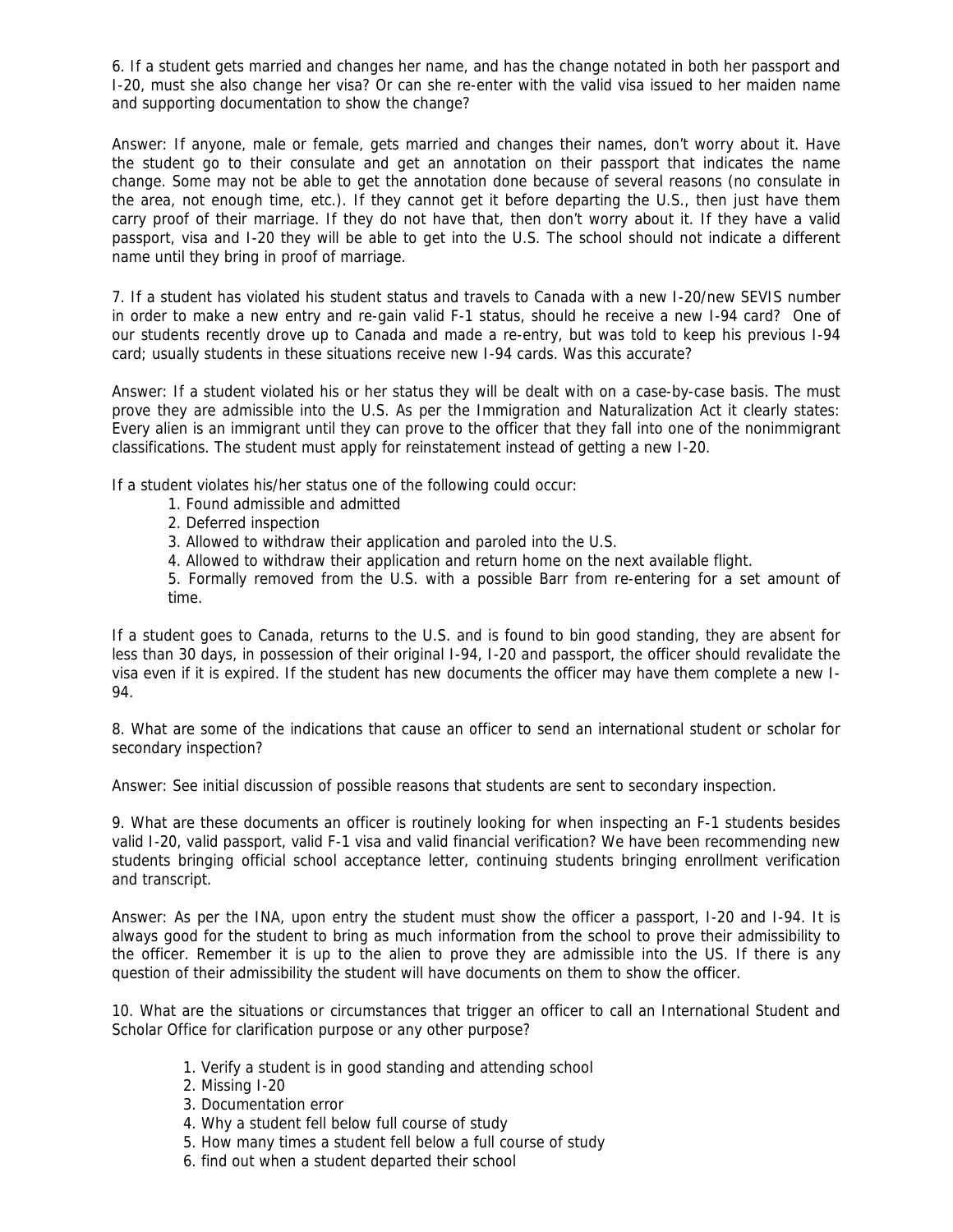#### 7. Find out when a student reported to school

These are just a few reasons an officer would call the school.

11. What are the situations or circumstances that trigger an officer to send an international student or scholar back to their home country?

Answer: It could be for any reason I just talked about.

Hani Hanjour, the Saudi pilot who flew American Airlines flight 77 into the Pentagon "had lived in the US off and on throughout the 1990s, mostly in Arizona, intermittently taking flying lesions at several different flying schools. He was, in the view of one of his flight instructors, 'intelligent, friendly, and very courteous, very formal, a nice enough fellow but a terrible pilot.' He finally got a commercial license from the FAA. As for Ziad Jarrah, the pilot of the plane that crashed in Pennsylvania, he was 'the handsome middle child and only son of an industrious, middle-class family in Beirut,' who was considered 'easygoing.'

There are reasons I cannot tell you why students are sent back to their home country. Officers with Customs and Border Protection have sworn to protect the borders of the U.S.

12. Do you have access to SEVIS at the airport inspection stand? Do you enter an F or J's entry information right there if you have access to it?

Answer: We are able to view SEVIS. We are not able to make any changes to it. We do put information in our computer, which should show SEVIS the student arrived.

13. On SEVIS Form I-20 for travel endorsement, the language reads as valid for one year. But some institutions sign it every six months. What is your stand on this? Would you consider the travel endorsement to be valid for one year or six months from the signing date? How about the travel signature for J-1 EV?

It is mandatory for all F-1 and J-1 students to have their I-20 [and DS-2019] updated every year. M-1s must be updated every 6 months. I personally recommend all students have their DSOs/ROs sign the I-20 if it has not been signed in the last 8 months and are departing the country.

14. I have encountered cases where a student was sent to secondary inspection on multiple occasions and was told by the officer that "something was strange with the record; check with your school." However, when we access the record, it looks fine—active, not expired, etc. When this happens, it seems to be with students who were transfers or have had terminated records, even if I included remarks about the termination. In these cases, would it be appropriate to refer the student to the new DHS TRIP program?

Answer: No

Or might they have a record that will simply always cause delays?

Answer: Yes. If the student has ever had a terminated SEVIS record CBP could be checked every time the student enters the U.S.

Additional questions:

Q. A student was issued an I-20, and then delayed admission. The start date in SEVIS was deferred, and a new I-20 was mailed. Upon arrival, CBP stamped the earlier I-20. Is this a problem?

A. Don't worry about it. Just be sure student always carries new one as well.

Q. Long story: a student has two I-94 cards, stamped for B-2 and F-1 status. What to do?

A. Student should write the date of his/her previous U.S. exit on the back of the B-2 I-94 card, and submit both the next time he/she leaves the U.S. so the exits can be recorded.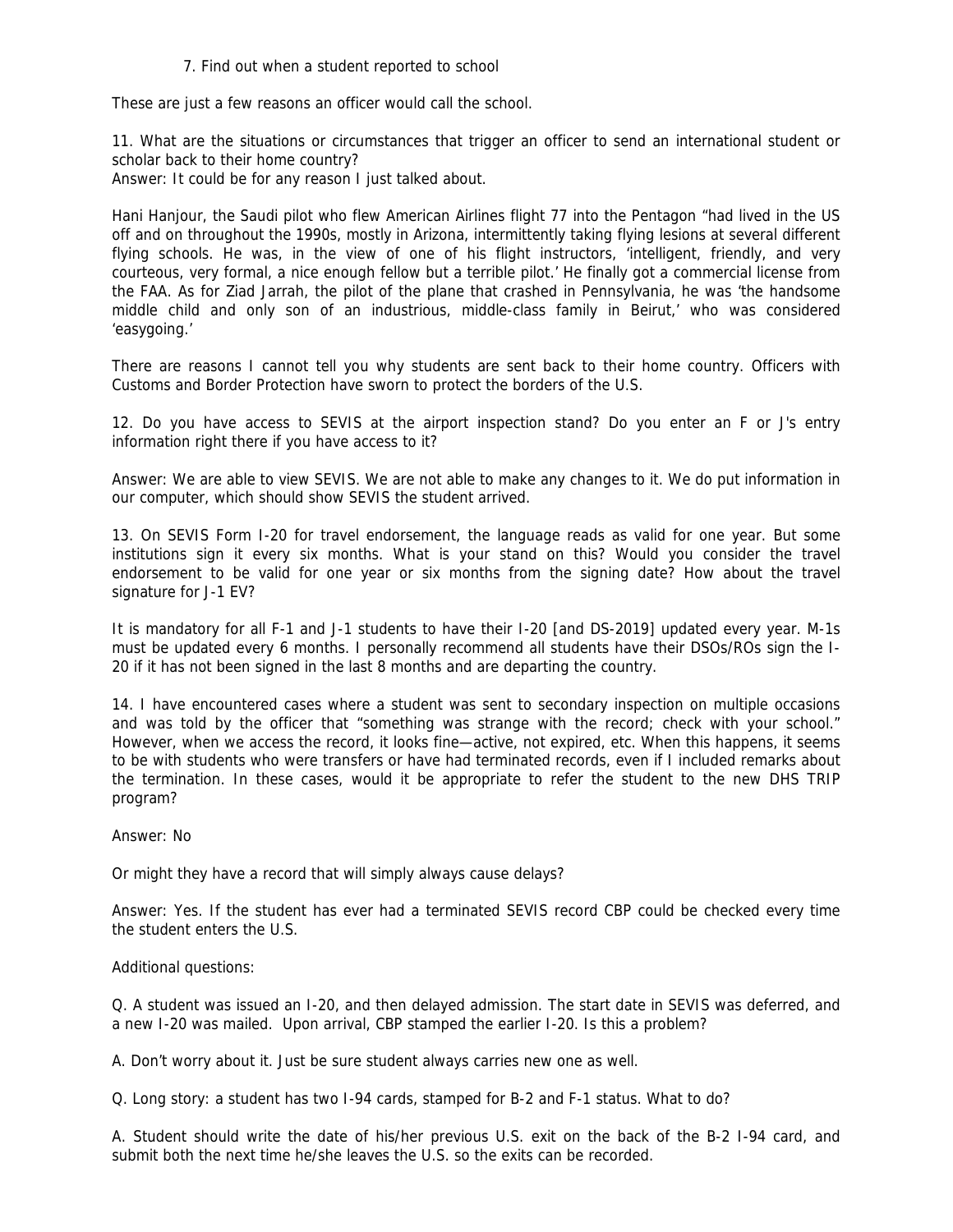Q. What should a student do if he/she lost the I-94 card?

A. Make sure to stop at a U.S. VISIT kiosk before leaving the U.S.

Q. How does CBP get the contact information for DSOs?

A. SEVIS and/or searching the web.

Q. For students who are under 18 years old, and forget to have their parents sign the I-20, is a signed fax acceptable?

A. Yes.

## 2:45-3:15 **Advisor to Advisor – led by Kelley Osmanbhoy**

1. Current RegBuds are Abe Shafermeyer – NSC liaison and Peggy Setoguchi- general questions and conference planning. RegBuds are volunteers who serve for two years on a NAFSA national subcommittee and the Regional team.

### **Immediate Case Intervention:**

### **RegBud Contact: Abe Schafermeyer**

Assistant Director Office of International Programs University of Oregon Eugene OR 97403-5209

Phone: 541-346-1215 Fax: 541-346-1232 E-mail: [schafea@uoregon.edu](mailto:schafea@uoregon.edu)

**Contact Preference:** E-mail. He will contact you back via phone as needed. Note: Cases will be sent in batch on Tuesdays to NSC. Please use IssueNet to document your case information.

#### **General Immigration/Advising Questions/Conference Planning:**

(Back up for Immediate Case Intervention when Abe is out)

# **RegBud Contact: Peggy Setoguchi**

Career Specialist, International Programs Lake Washington Technical College Kirkland, WA 98034

Phone: 425-739-8160 Fax: 425-739-8145 E-mail: [peggy.setoguchi@lwtc.edu](mailto:peggy.setoguchi@lwtc.edu)

**Contact Preference:** E-mail. She will coordinate a time to phone you and discuss the case/situation in person. Please provide as many details as possible in the e-mail for correct response. Will try to call back by no later than Friday of each week.

- 2. AWISAns encouraged to continue to use IssueNet issuenet.nafsa.org IssueNet – OPT date changes and cancellations, still submit. Look for RegBuds in the NAFSA Commons at the National Conference
- 3. What's new?
	- a. I-539s for COS and reinstatement are now going to the California Service Center- no more District Office – effective April 2!
	- b. Change in the issuance of RFEs to take affect June 18
		- i. 72 Fed.Reg. 19100 (April 17, 2007). Effective June 18, 2007, USCIS will no longer be bound to grant 12 weeks of response time to applicants and petitioners who receive Requests for Evidence (RFEs). The rule gives USCIS authority to deny applications or petitions "if all required initial evidence is not submitted with the application or petition or does not demonstrate eligibility," or to issue an RFE requesting that the additional evidence be submitted "within a specified period of time as determined by USCIS." The rule also codifies the longstanding policy that "An applicant or petitioner must establish that he or she is eligible for the requested benefit at the time of filing the application or petition."
	- c. NAFSA AM going on-line this year!